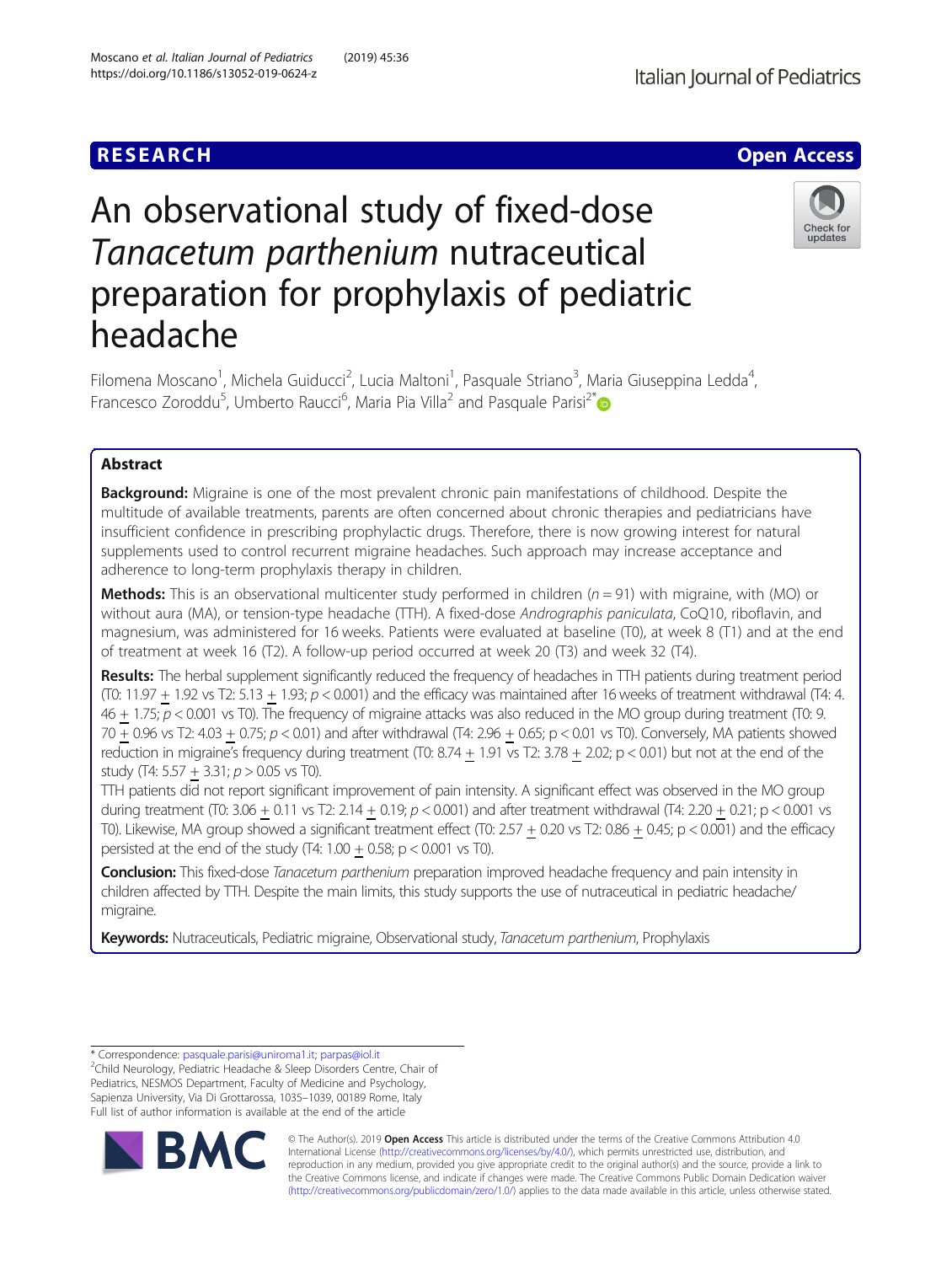### Background

Migraine is one of the most prevalent neurological symptom and chronic pain manifestation of childhood, affecting up to 10% of children between the ages of 5 and 15 years and up to 28% of adolescents aged from 15 to 19 years [\[1](#page-5-0)]. Migraine is defined as an episodic pain disorder that can vary from an occasional occurrence to a daily frequency and can subsequently become a very disabling disorder, with a substantial effect on the child's quality of life  $[2, 3]$  $[2, 3]$  $[2, 3]$ . The disease can cause a significant distress as for the child, as for the entire family. If not successfully treated, frequent and recurrent headaches can impact families with significant disability due to loss of school, work, and social activities. As for adults, migraine treatment traditionally includes acute therapy for aborting migraine attacks and prophylactic treatment for reducing the frequency, duration and severity of attacks [\[4\]](#page-5-0). Notably, headache amongst children has a high risk of development into a chronic condition and persisting into adulthood [\[5\]](#page-5-0). Thus, in children an effective early treatment would be expected to impact disease progression before many of the refractory aspects seen in adults become established [\[6\]](#page-5-0). There are several classes of medications that may be used for prophylactic therapy like antidepressants, anticonvulsants, antihistamines, beta-adrenergic receptor blockers, and calcium ion channel antagonists, botulinum toxin [\[7](#page-5-0), [8\]](#page-5-0). Due to the potential limitations of conventional treatment of obtaining a satisfactory response to pain in many cases of primary headache, various alternative treatments are sought by patients; in particular, parents ask healthcare professionals to provide migraine relief for their children. Moreover, even clinicians prefer to avoid prescription of prophylactic therapies in children due to the poor evidence of efficacy and significant potential adverse effects in this population [\[9](#page-5-0)] and the well-known "placebo effect" observed in children [[10\]](#page-5-0).

There is now growing interest for natural supplements for migraine and headache treatment. Due to the low side effects, several studies support the efficacy of natural treatments, in particular nutraceuticals, in the prophylactic treatment of migraine in children and adolescents, even if the evidences are still limited [[11\]](#page-5-0).

Nutraceutical is a term derived from "nutrition" and "pharmaceutical", indicating "food, or parts of a food, that provide medical or health benefits, including the prevention and treatment of diseases". Nutraceutical treatment consists of taking vitamins, supplements (like magnesium, riboflavin, coenzyme Q10, and alpha lipoic acid) and herbal preparations (like feverfew and butterbur). This type of approach enhances patient acceptance and adherence to long-term prophylaxis therapy combined with appropriate information on treatments' efficacy and safety [\[11\]](#page-5-0).

Magnesium  $(Mg<sup>2+</sup>)$  has a role in various biological processess and it is involved in ATP production and function and in the control of vascular tone and it binds to NMDA receptors; its role has been suggested because of magnesium deficiency demonstrated in headache physiopathogenesis [\[11\]](#page-5-0). Coenzyme Q10 (CQ10) has shown a crucial role in sustaining mitochondrial energy stores, as a carrier in the mitochondrial electrons transport chain; furthermore it has antioxidant proprieties. A role of Cq10 in migraine pathogenesis has been postulated because migraineurs have difficulties in energy production  $[11]$  $[11]$ . Riboflavin (B2 vit) has two active coenzyme forms cofactors in oxidation–reduction reaction of flavoproteins and seems to reduce symptoms in patients with mitochondrial dysfunction  $[11]$  $[11]$ . The anti-migraine activity of Tenacetum Partheniunim (Feverfew) is probably related to the inhibition of oxide nitric synthesis, to the cytokines induction, to the release of serotonin from the platelets and to the inhibition of the Calcitonin Gene-Related Peptide (CGRP) release from the trigeminovascular system [\[11\]](#page-5-0).

To this aim, keeping in mind all the above reported considerations, we have performed a multicenter, prospective study to evaluate the efficacy and safety of Partena<sup>®</sup> tablets (a combination of Mg<sup>2+</sup> 169 mg, CoQ10 20 mg, VitB2 4,8 mg, Feverfew 150 mg-1,2 mg Parthenolides and Andrographis paniculata 100 mg) available in Italy as a dietary supplement (Italian Registry of Supplements code 64289) in a population suffering from migraine/ headache in the developmental age, referring to headache outpatient centers.

#### Methods

#### Study design

This was a multicenter, prospective, observational study in children and adolescents with migraine (with or without aura) or tension-type headache. From January 2016 to December 2017, patients from 9 to 18 years were consecutively enrolled from five different neurologic pediatric centers in Italy (Sapienza University-Sant'Andrea Hospital, Rome, Gaslini Childrens' Hospital, Genoa, Sant'Orsola-- Malpighi Hospital, Bologna, "Businco Hospital", Cagliari, and University Hospital, Sassari). The study was conducted in a context of routine practice without any additional or unusual procedure of diagnosis or surveillance. The study was also conducted according to the Declaration of Helsinki. Written informed consent from a parent or guardian and, when appropriate, child assent were obtained prior to study partecipation. Patients underwent a baseline evaluation performed by Pediatricians or Child Neurologists with expertise in pediatric headache, in order to confirm the diagnosis and their eligibility for the study. During the assessment patients reported their age, medical history, migraine family history, headache type and localization. Inclusion criteria were migraine with aura (MA), without aura (MO) or tension-type headache (TTH), as defined according to the International Classification of Headache Disorders, 3rd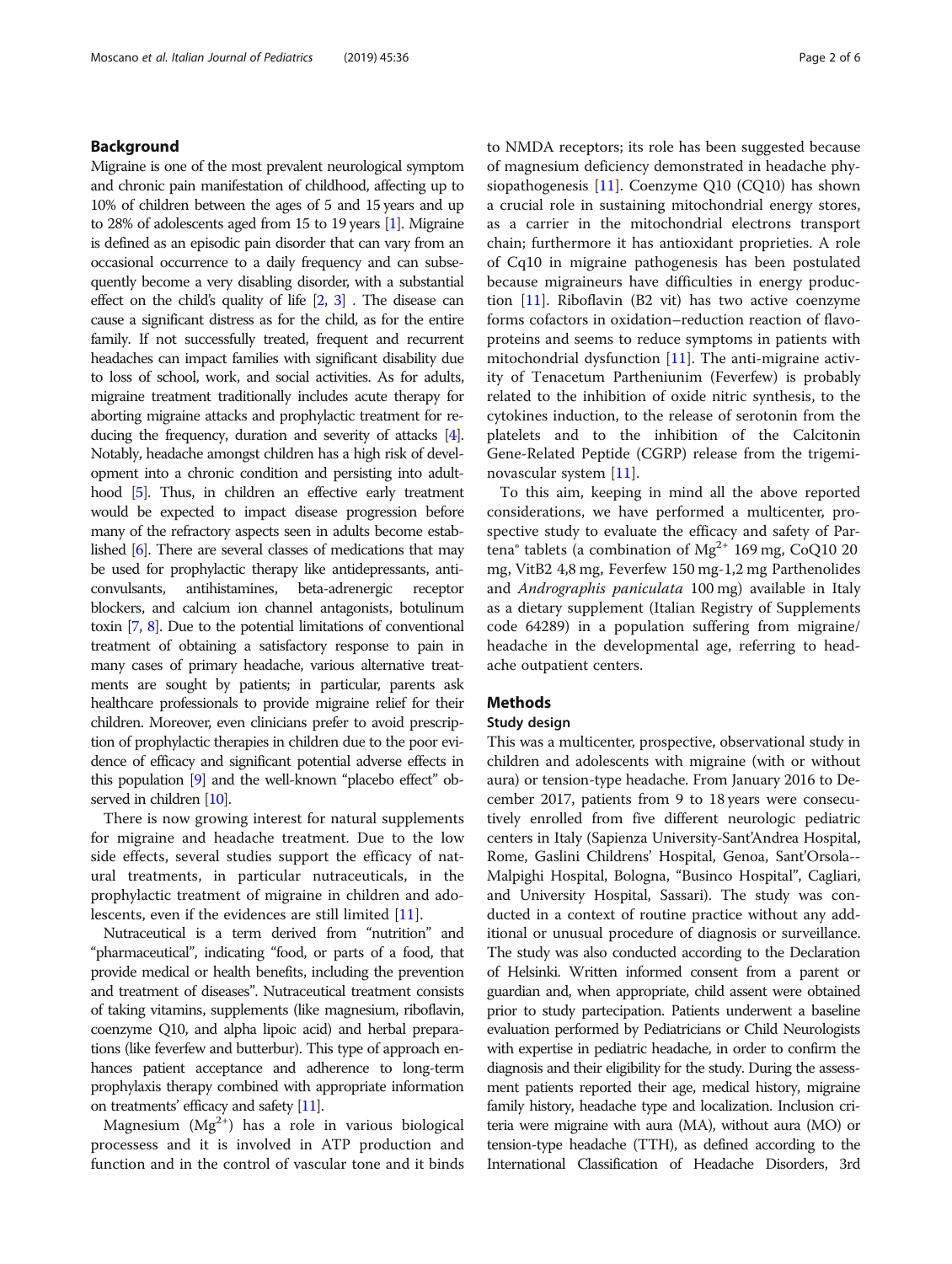Edition [\[12](#page-5-0)]. Moreover, a headache frequency of 4 or more days/month should have been reported on a headache diary over a pre-baseline period, for at least the latest 3 months. Patients were excluded if they previously used headache prophylactic treatment (drugs, nutritional supplement or psychotherapy); all secondary headache disorders were also excluded.

Partena® tablets, 1 tablet, twice a day, at regular interval, was administered by Parents' children, for the first 4 weeks, following by 12-weeks constant-dose phase of 1 tablet per day. Adherence and compliance to therapy and side effects were recorded in the clinical headache diary, during all phases of study. Patients were evaluated at baseline (T0) at week 8 (T1) and at the end of treatment at week 16 (T2). At week 20 (T3) and week 32 (T4), each enrolled patient was re-evaluated (follow-up period). Obviously, before entering the baseline phase, children had to meet inclusion and exclusion criteria, as specified above.

#### Pain assessment

Patients completed a daily headache diary, in accordance with the NINDS Common Data Elements [\[13](#page-5-0)]. A headache day was defined as any day during which a headache occurred within a 24-h period, starting at midnight. The four-point pain scale (none, mild, moderate, severe) has been used in this study to assess treatment efficacy.

#### Safety

Safety was assessed with the use of adverse-event reports that were collected from parents and patients by means of a structured interview.

#### Statistical analysis

A paired analysis of variance (ANOVA) and post-hoc paired t-test analysis was performed to analyze comparison during treatment and follow-up period. Data were given as mean ± standard deviation (SD). The two-sided Fisher exact test was performed for contingency analysis. Patients who did not maintain compliance to treatment of at least 85% till the end of the study were considered as censored data for the "pre-protocol" analysis. We accepted as significant  $p$  values of less than 0.05.

#### Results

A total of 91 patients (mean age  $14.4 \pm 2.2$ ; males 34% and females 66%) were enrolled (demographic and clinical variables at baseline are shown in Table 1.). Treatment with Partena was substantially well tolerated, but 4.4% of patients interrupted the treatment due to gastrointestinal symptoms (nausea and diarrhea). A small group of patients (8.8%) interrupted the study protocol due to treatment inefficacy while the 7.7% of patients was lost at follow-up.

Table 1 Demographic and clinical characteristics of patients at baseline  $(n = 91)$ 

| Variable                    | mean $(\pm$ s.d.) or n $(\%)$ |
|-----------------------------|-------------------------------|
| Age, years                  | $14,4 \pm 2,2$                |
| Female                      | 60 (66%)                      |
| Male                        | 31 (34%)                      |
| Tension-type Headache (TTH) | 20 (22%)                      |
| Migraine with aura (MA)     | 7(8%)                         |
| Migraine without aura (MO)  | 64 (70%)                      |

In the intention-to-treat analysis  $(n = 91)$  the percentage of patients showing a significant reduction of 50% or more in the number of headache episodes at the end of the 16-weeks treatment period (T2) was 50% in the TTH group, 55% in the MO group and 85% in the MA group. A significant maintenance of this effect after 16 weeks from the treatment withdrawal (T4), was seen for TTH (50%) and MO group (53%), but not for MA patients which showed a slight but significant reduction in the efficacy respect to the treatment period (71%,  $p < 0.01$  respect to T2).

The percentage of patients who completed the study was 75% of TTH, 83% of MO group and 100% of MA.

In the analysis per-protocol  $(n = 72)$ , Partena significantly reduced the frequency of headaches respect to baseline in TTH patients (F(1.574, 22.04);  $p = 0.004$ ) during the period of treatment assumption (T0: 11.97 + 1.92 vs T2: 5.13 + 1.93;  $p < 0.001$ ). The efficacy was maintained even after 16 weeks of treatment withdrawal (T4:  $4.46 + 1.75$ ; p < 0.001 respect to T0). A significant reduction of migraine frequency was also found for MO group (F(2.740, 131.5);  $p <$ 0.0001) both during treatment (T0: 9.70 + 0.96 vs T2:  $4.03 + 0.75$ ;  $p < 0.01$ ) and after 16 weeks of treatment withdrawal (T4: 2.96 + 0.65;  $p < 0.01$  respect to T0). Conversely, MA patients showed a significant effect in reducing headache frequency during treatment (T0: 8.74 + 1.91 vs T2:  $3.78 + 2.02$ ;  $p < 0.01$ ) but not until the end of the study (T4: 5.57 + 3.31;  $p > 0.05$  respect to T0). (Fig. [1a](#page-3-0)).

In the assessment of pain intensity, TTH patients did not show any significant amelioration (F (2.463, 34.49);  $p > 0.05$ ). Interestingly, a significant effect of treatment was found in MO group (F(3.471, 166.6); p < 0.0001). In particular, a reduction of pain intensity was found since 8 weeks of treatment (T0: 3.06 + 0.11 vs T1: 2.31 + 0.17; p < 0.001), remain significant at 16 weeks (T2:  $2.14 + 0.19$ ;  $p$ < 0.001 respect to T0) and at follow-up visits after treatment withdrawal (T4: 2.20 + 0.21;  $p < 0.001$  respect to T0). Similarly MA group showed a significant treatment effect (F(1.459, 8.752);  $p < 0.01$ ) with a good response since 8 weeks of treatment (T0: 2.57  $\pm$  0.20 vs T1: 1.00  $\pm$  0.38; p  $(0.001)$ , after 16 weeks (T2: 0.86  $+$  0.45;  $p < 0.001$  respect to T0) and the efficacy was maintained until the end of the study (T4:  $1.00 + 0.58$ ;  $p < 0.001$  respect to T0) (Fig. [1b\)](#page-3-0). Globally, the reduction of pain intensity was higher,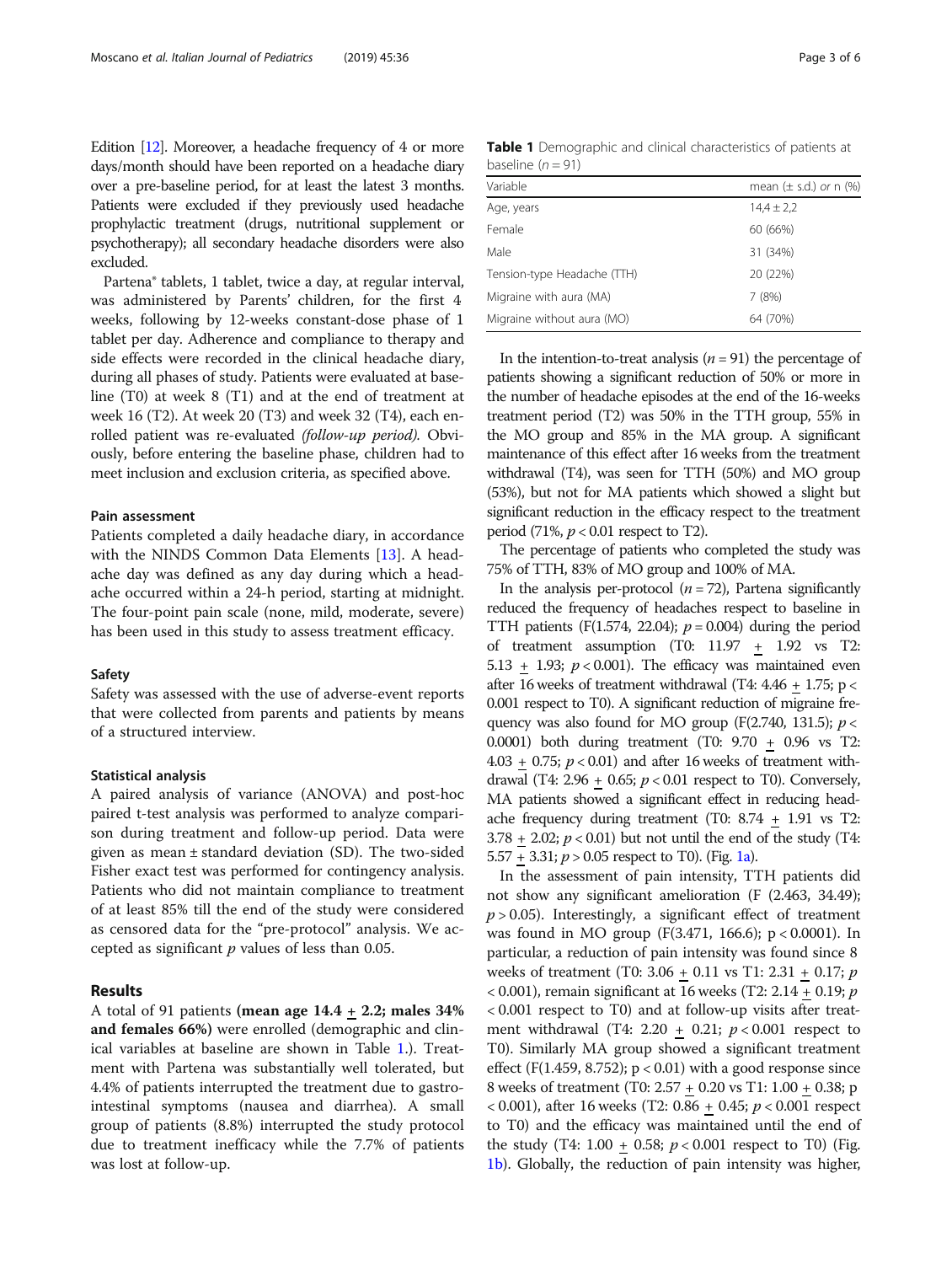<span id="page-3-0"></span>

although not significantly, among MA respect to MO patients when evaluated during treatment administration (T2: 69% vs 29%;  $p = 0.12$ ) and at the end of the study (T4: 67% vs 23%;  $p = 0.11$ ).

### **Discussion**

Our study showed that administration of Partena® for a period of 16 treatment weeks reduced headache frequency in a sample of children and adolescence affected by TTH and Migraine. Moreover, in our observational study, treatment with Partena was associated with lower intensity of pain for migraine episodes among pediatric patients suffering from MA and MO. We used a combination of magnesium, riboflavin, CQ10, Tanacetum parthenium, molecules all arising in the guidelines of the American Headache Society (AHS) and American Academy of Neurology (AAN) [[14\]](#page-5-0) in addition to the Andrographis paniculata (plant extract that has shown analgesic and anti-edema activity in preclinical studies along with anti-nociceptive effects in an animal model of sensory hypersensitivity associated with migraine) [[15\]](#page-5-0). Guidelines of the Società Italiana Studio Cefalee (SISC) support the use of feverfew,  $Mg^{2+}$ , riboflavin and CQ10 a Level III recommendation [\[16](#page-5-0)].

Tanacetum parthenium (feverfew) has been used for centuries to treat pain and headache [[17\]](#page-5-0). Several preclinical studies have identified different targets for parthenolide like inhibition of platelet aggregation, inhibition of serotonin release from platelets and white

blood cells, reduction of iNOS (inducible nitric oxide synthase) activation, inhibition of nuclear factor-kappaB (a transcriptional factor involved in the mediation of pain and inflammation) and binding to and inhibiting IκB kinase complex (IKK) β that plays an important role in proinflammatory cytokine-mediated signaling [\[18](#page-5-0), [19](#page-5-0)]. More recent pharmacological data revealed that antimigraine effect of parthenolide may derives from its ability to target transient receptor potential ankyrin 1 (TRPA1), inducing nociceptor desensitization, ultimately resulting in inhibition of Calcitonin gene-related peptide (CGRP) release within the trigeminovascular system [\[20](#page-5-0)]. Clinical evidences about the treatment of migraine are still controversial although the contradictory results may be attributed to the variations in the concentration and to the differences in the stability of the parthenolides. The most recent randomized controlled trial, using a stable feverfew extract, added some positive evidences about the efficacy of parthenium in the prophylactic treatment of migraine [[17](#page-5-0), [21](#page-5-0)]. Studies on Feverfew efficacy in children and adolescents with migraine are lacking [[11\]](#page-5-0).

The other active principles of Partena® currently available in Europe and USA as dietary supplements, have several epidemiologic, preclinical and clinical evidences supporting their usefulness in prophylactic treatment of migraine [\[21\]](#page-5-0). Several studies revealed decreased levels of the micronutrients riboflavin (Vit B2), magnesium (Mg)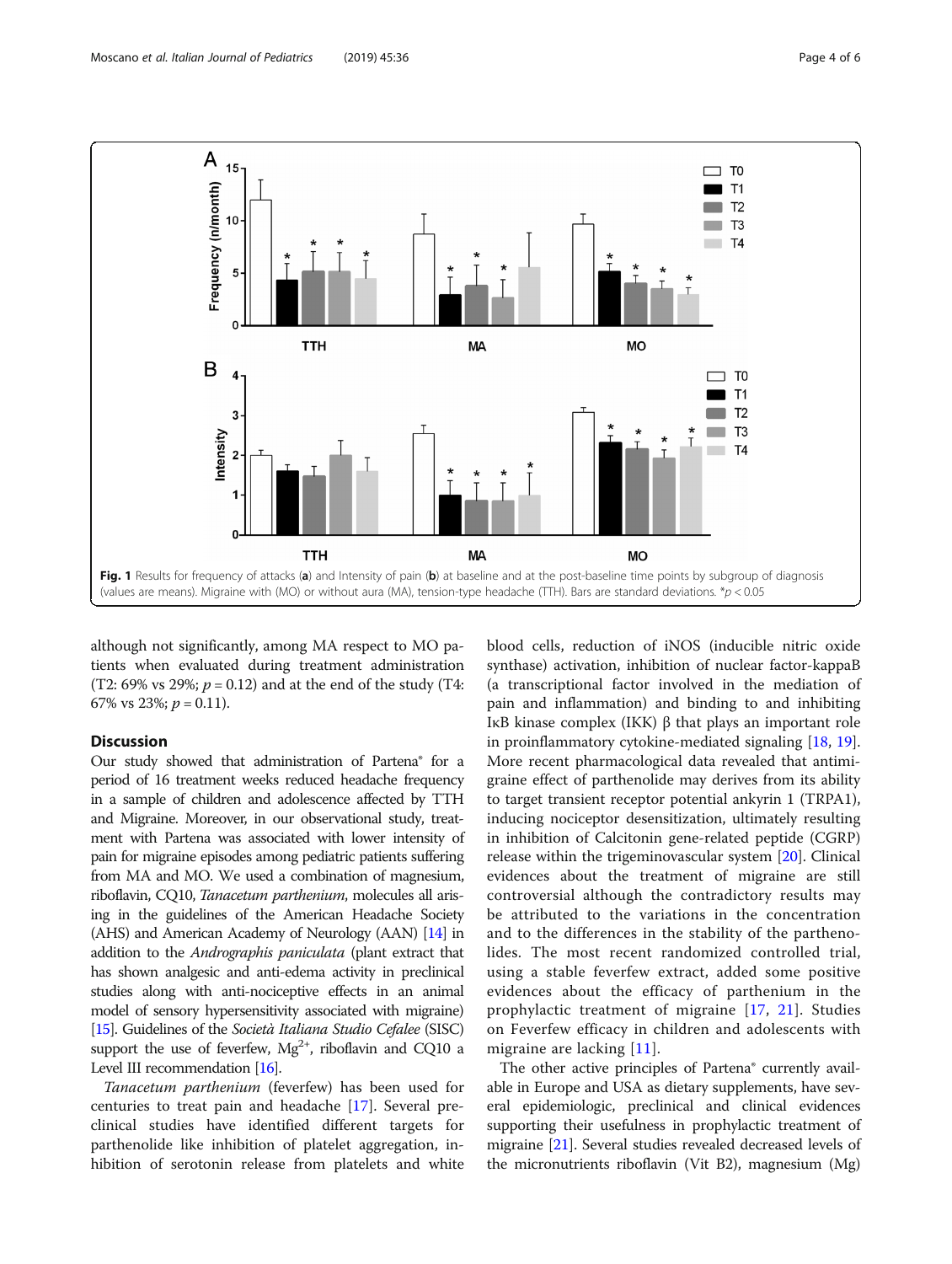and CQ10 in plasma and brain of migraine patients [[22](#page-5-0)]. On the other hand, numerous studies suggest a mitochondrial energy depletion in patients with migraine, and since all these molecules play an important role in the production of energy at mitochondrial level, multiple trials have assessed their efficacy in migraine prevention [[23](#page-5-0)–[25\]](#page-5-0). Riboflavin is a cofactor in oxidation-reduction reaction in the citric acid cycle and the electron transport chain, as such it plays a key role in the mitochondrial production of energy [\[21](#page-5-0)]. To date, evidence in headache treatment for pediatric age gave discordant results [\[9,](#page-5-0) [10,](#page-5-0) [26\]](#page-5-0). CQ10 is a vitamin-like compound needed for all cellular processes requiring energy. It is an electron-carrier, transferring electrons from complex I/complex II to cytochrome C in the mitochondrial electron transport chain [[27\]](#page-5-0). Preliminary evidences appear to support efficacy for CQ10 in preventing migraines in children and adolescents, but remain insufficient to make a strong conclusion  $[26]$  $[26]$ . Mg<sup>2+</sup> is necessary as a co-factor for proper functioning of the ATP-synthase. Furthermore,  $Mg^{2+}$  is the physiological antagonist at the NMDA-channel which is involved in the regulation of neuronal excitability and inhibition of cortical spreading depression (CSD) through several mechanisms involving serotonin receptors, NO synthesis/release as well as NMDA receptors [\[28\]](#page-5-0). The role of magnesium in the prophylactic treatment of pediatric migraine is still unclear and high-quality adequately powered trials are needed [\[26](#page-5-0)]. Andrographolide has a broad range of pharmacological properties, mainly an anti-inflammatory effect, by interfering with the production of inflammatory mediators, in particular cyclooxygenase (COX) enzymes and pro-inflammatory cytokines through the modulation of the NF-κB signaling network and the NO/iNOS pathway [\[29](#page-5-0)].

Nevertheless, it is conceivable to suppose that administration of key micronutrients and phytoextracts able to inhibit prostaglandin production and to interfere with the NO/iNOS pathway as well as mitochondrial production of energy, might prevent and/or reduce the number and intensity of the attacks. This is more interesting when considering that treating headaches in pediatric population is a continuous challenge for clinicians. Although migraine in children is phenotypically similar to adult migraine, medications efficacious in adults did not show similar efficacy in pediatric controlled clinical trial and none are currently FDA-approved for this age group [\[30](#page-5-0), [31\]](#page-5-0). Therefore, it may be necessary to use medications off label strictly weighing up the benefits and risks.

This study was performed on a small sample and the clinical effects of nutraceutical have not been compared with placebo. In fact, a limitation of our study is linked to the absence of a control group and on short time of observation.

#### Conclusions

To date there are scarce and contrasting evidences in favor of the most utilized drugs for prophylactic therapy in pediatric migraine and there are no significant differences between the high placebo response rate and the low drug response rate in pediatric age  $[9, 10]$  $[9, 10]$  $[9, 10]$  $[9, 10]$ . Thus, the adult model of headache treatment, in which, for example, amitriptyline and topiramate, have been effective, may not apply to pediatric patients. In addition, the reported serious adverse events in children, do not show a favorable risk–benefit profile for the use of these therapies in pediatric migraine prevention [[9](#page-5-0)].

On the other hand, our result clearly indicates that Partena® was able to reduce headaches frequency and pain intensity in children and adolescences suffering from migraine and TTH, therefore should be considered as a potential valuable prophylactic option for pediatric migraine. Although this study remains mainly observational, clear indications on the potential effectiveness, along with a favorable tolerability profile, of this combination on pediatric headache/migraine arose, and suggestion to perform further studies emerges to confirm the trend observed here. Randomized controlled trials are needed to further assess the effectiveness in nutraceuticals' use for migraine treatment in child and adolescent.

#### Abbreviations

AAN: American Academy of Neurology; AHS: American Headache Society; CI: Confidence Interval; ED: Emergency Department; FDA: food and drugs administration; IKK: inhibiting kinase complex; iNOS: inducible nitric oxide synthase; MA: Migraine Without Aura; MO: Migraine With Aura; NMDA: N-Methyl D-Aspartate; NO: nitric oxidase; OR: Odd Ratio; SD: Standard Deviation; SISC: Società Italiana per lo Studio delle Cefalee; TRPA1: transient receptor potential ankyrin 1; TTH: Tension-Type Headache

#### Acknowledgements

We would like to thank sincerely all the Parents who gave the consent to enroll their Children in this observational study.

#### Funding

We used no funds for this study.

#### Availability of data and materials

The datasets used and/or analyzed during the current study are available from the corresponding author on reasonable request.

#### Authors' contributions

PP, MPV and FM conceptualized and designed the study, drafted the initial manuscript, interpreted data, reviewed and revised the manuscript and equally contributed to the work; MG, LM, MGL and FZ, participated in the design of the study, performed statistical analysis, collected and interpreted data. UR, PS and PP participated in the design of the study, interpreted data, reviewed and revised the manuscript, coordinated the study. All authors read and approved the final manuscript as submitted. Ethics approval and consent to participate The study was approved by the Ethics Committee of the Sant'Andrea Hospital according to the Declaration of Helsinki (as revised in Seoul, Korea, October 2008).

#### Ethics approval and consent to participate

Not applicable.

#### Consent for publication

All the Authors gave the consent for publication.

#### Competing interests

The authors declare that they have no competing interests. No financial or non-financial benefits have been received or will be received from any party related directly or indirectly to the subject of this article. No honorarium, grant, or other form of payment was given to anyone to produce the manuscript.